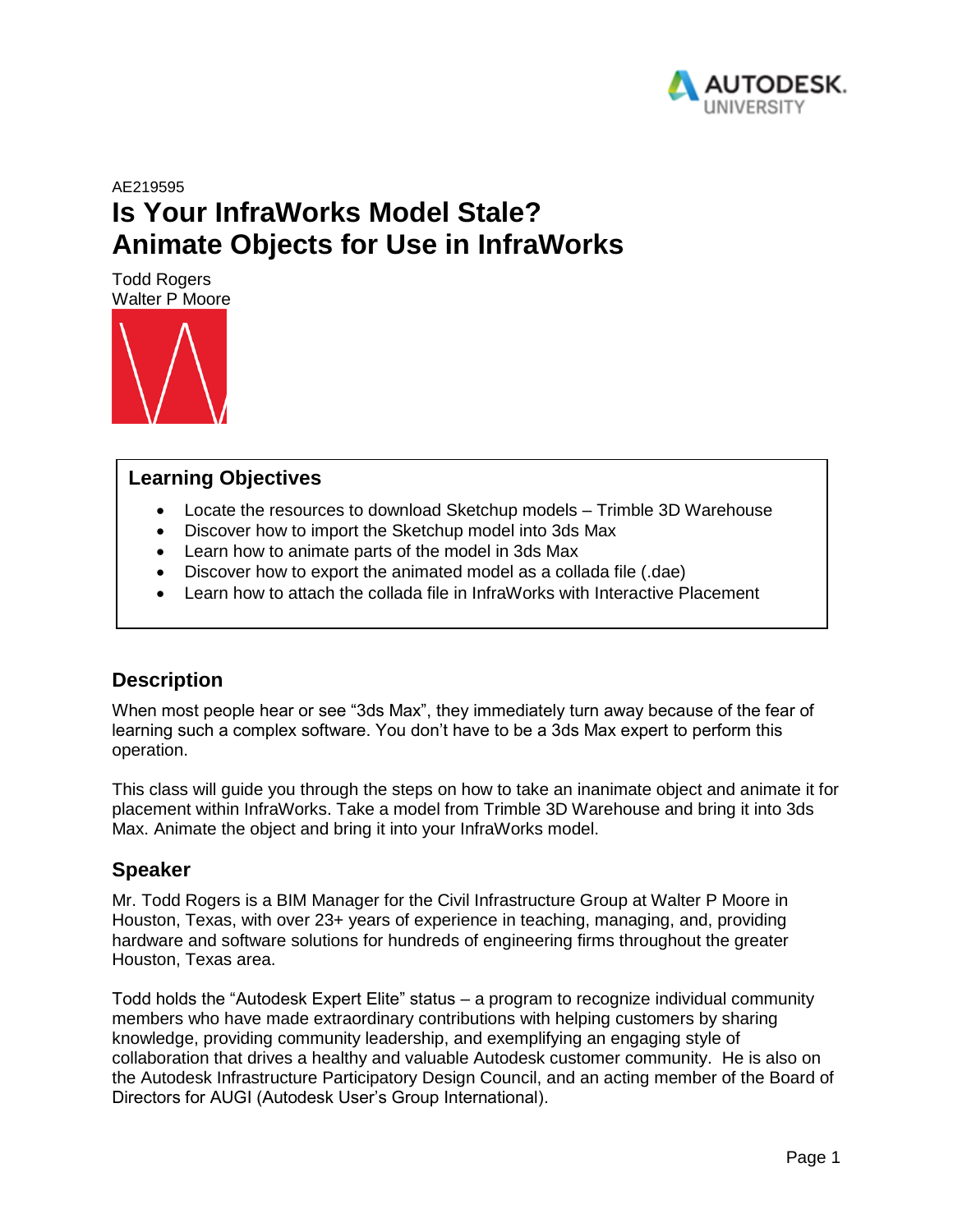

### **Models from Trimble 3D Warehouse**

This first part can potentially be very time consuming. There are a few reasons why…

- 1. Searching for the "perfect" model
- 2. Model(s) are not as expected in 3D
- 3. Model(s) are incompatible with the versions you are using

We will discuss this further in the document. So, let's get started.

First, we want to navigate to <https://3dwarehouse.sketchup.com/>. There you will find an elaborate home page. There is a search bar at the top of the page. For this document, you will be using a helicopter.

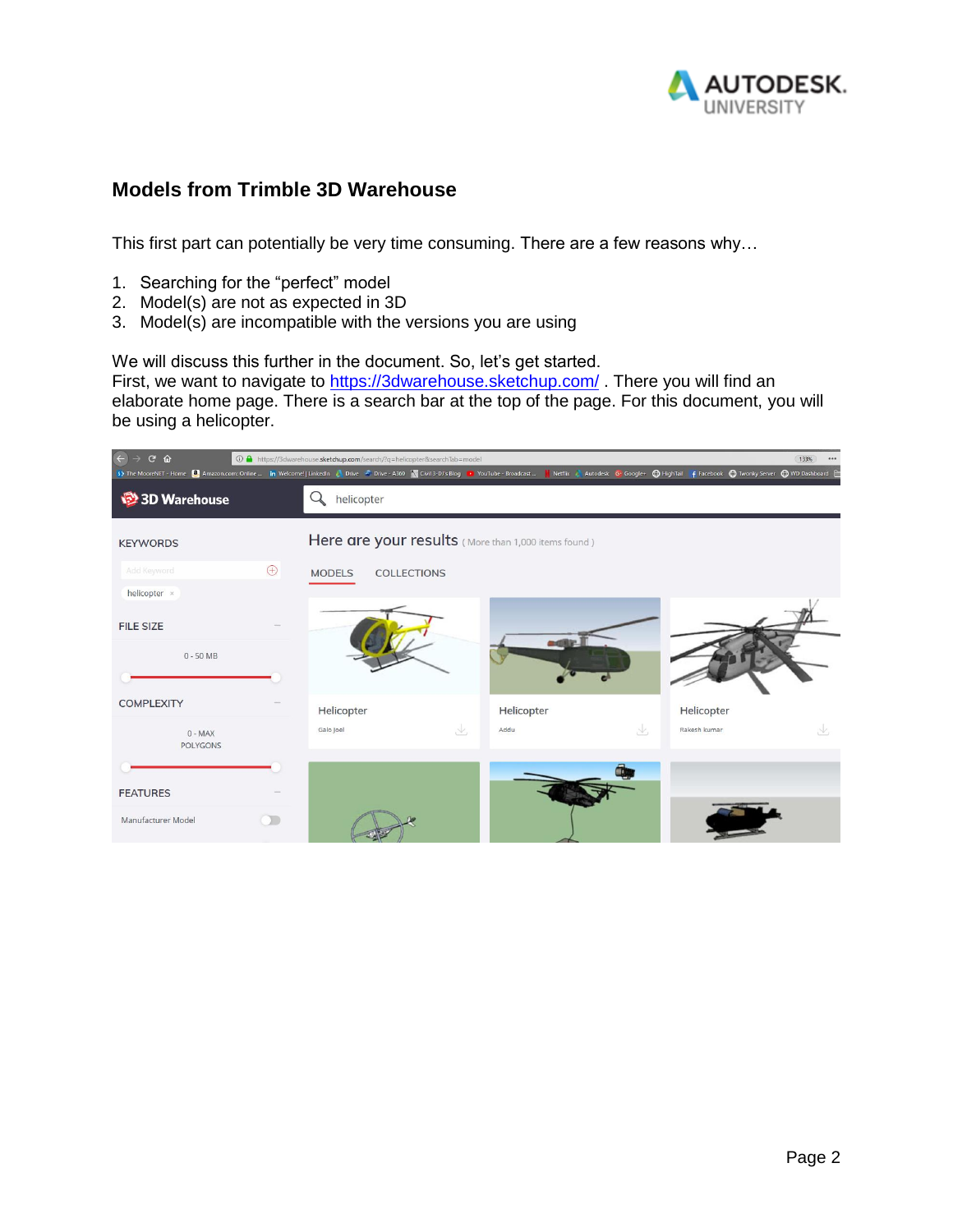

Once you have found the model of your choice, click on it. This will open another page where you can view the model in 3D. If it doesn't look good in the 3D View, then go back and choose another model. If you are satisfied, then download the model. I highly recommend downloading the version as far back as it goes. For example, download the Sketchup 2014 Model…

| Download            |  |
|---------------------|--|
| SketchUp 2018 Model |  |
| SketchUp 2017 Model |  |
| SketchUp 2016 Model |  |
| SketchUp 2015 Model |  |
| SketchUp 2014 Model |  |
| Collada File        |  |
|                     |  |

# **Importing into 3ds Max**



Once you have downloaded the Sketchup model, open 3ds Max. At the top left, click File>Import>Import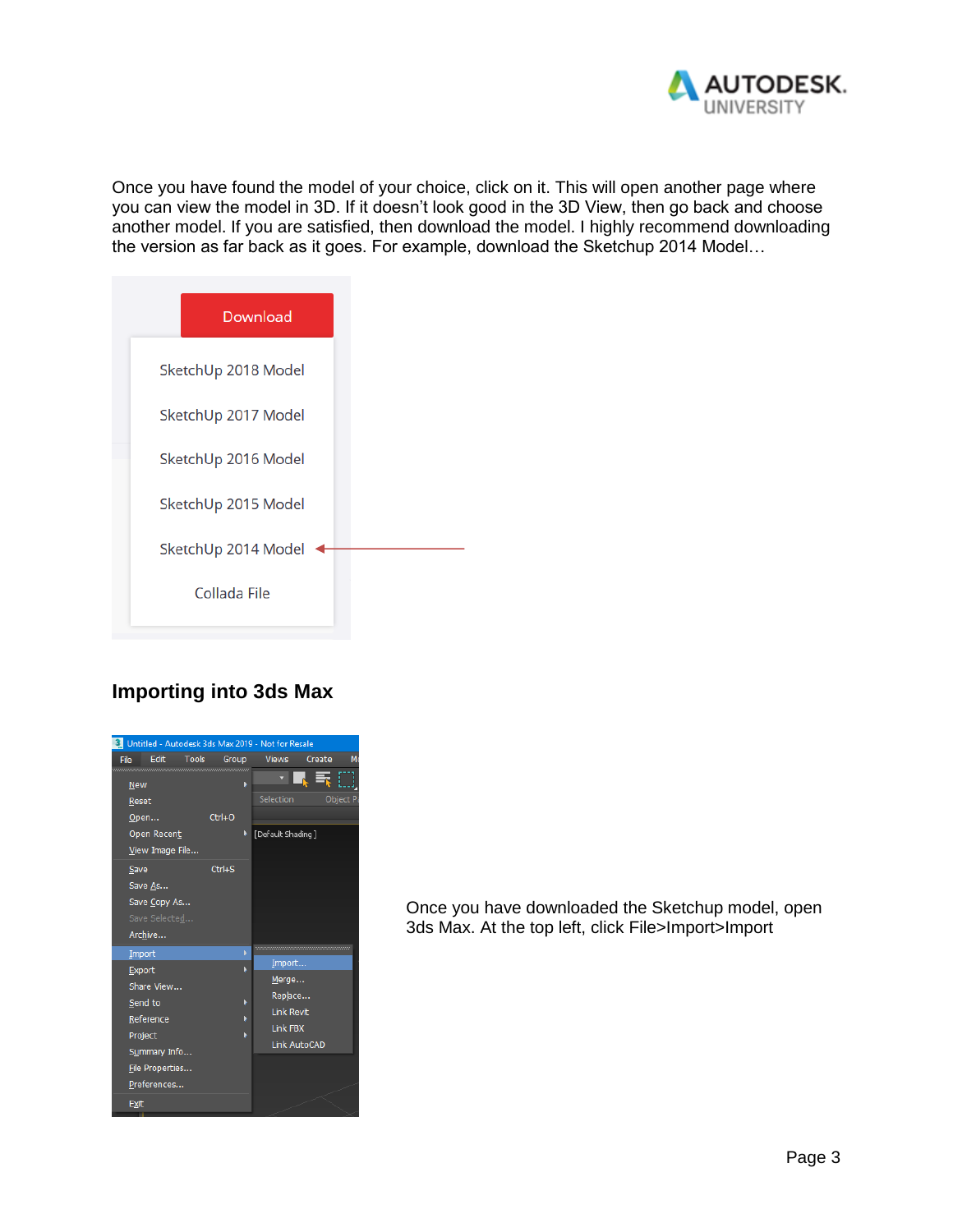

After you click Import, there will be a dialog box. In this dialog box, the only thing that needs to change, is to make sure that the first two boxes are checked. This is very important. See image below…

| Google SketchUp Import                                                        |        |
|-------------------------------------------------------------------------------|--------|
| Objects                                                                       |        |
| V Skip Hidden Objects<br>Cameras<br>Split Objects by Layer<br>Daylight System |        |
| <b>Materials</b><br><b>Extract Embedded Textures to Folder:</b>               |        |
| C:\Users\ToddR\Documents\3dsMax\sceneassets\imag                              |        |
| Front/Back Materials as Double Sided 3ds Max Materials                        |        |
|                                                                               | Cancel |

Skip Hidden Objects and Split Objects by Layer are the ONLY items that need to be checked

### **Animating the Model**

Now the fun starts. If you hover your cursor over the rear prop, more than likely it will have separate pieces as seen highlighted in the pic below…

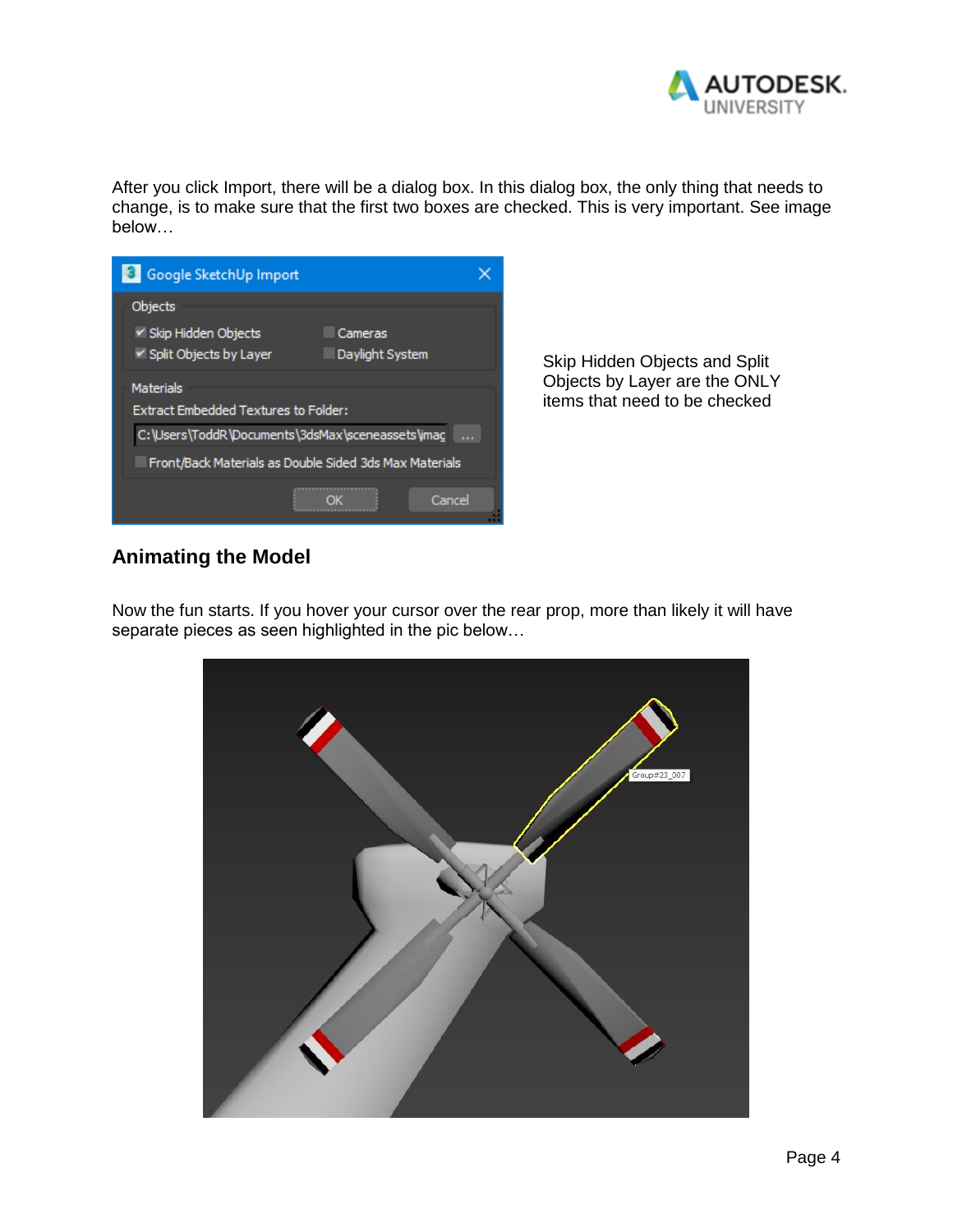

If this is the case, you will need to combine them together by the Group command. Pick on one of the blades and it will turn a cyan color. Hold the CTRL key down and pick the remainder of the pieces you want to combine…



Now that you have selected the items that you want to combine, in the menu, click on Group>Group. Then, give it a name and click OK. Now when you hover over it, it should be one object.



You can now start the animation process. Select the prop, right-click and choose Convert to>Convert to edible mesh.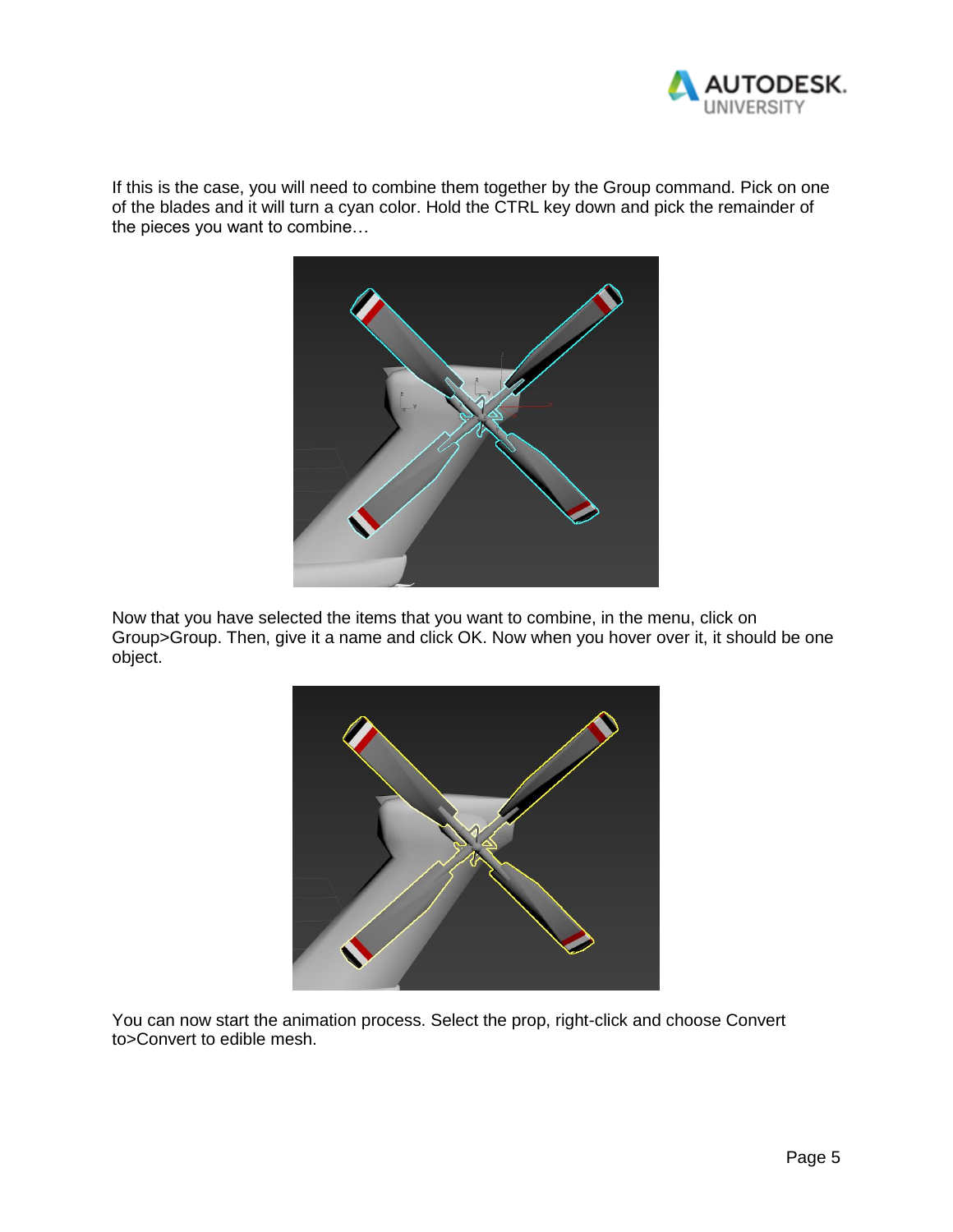



On the right, you will see a toolbar. Click the second icon and you will see a Modifier List…

From the Modifier List, scroll down until you see Smooth and choose it. Now, check the box for Auto Smooth…

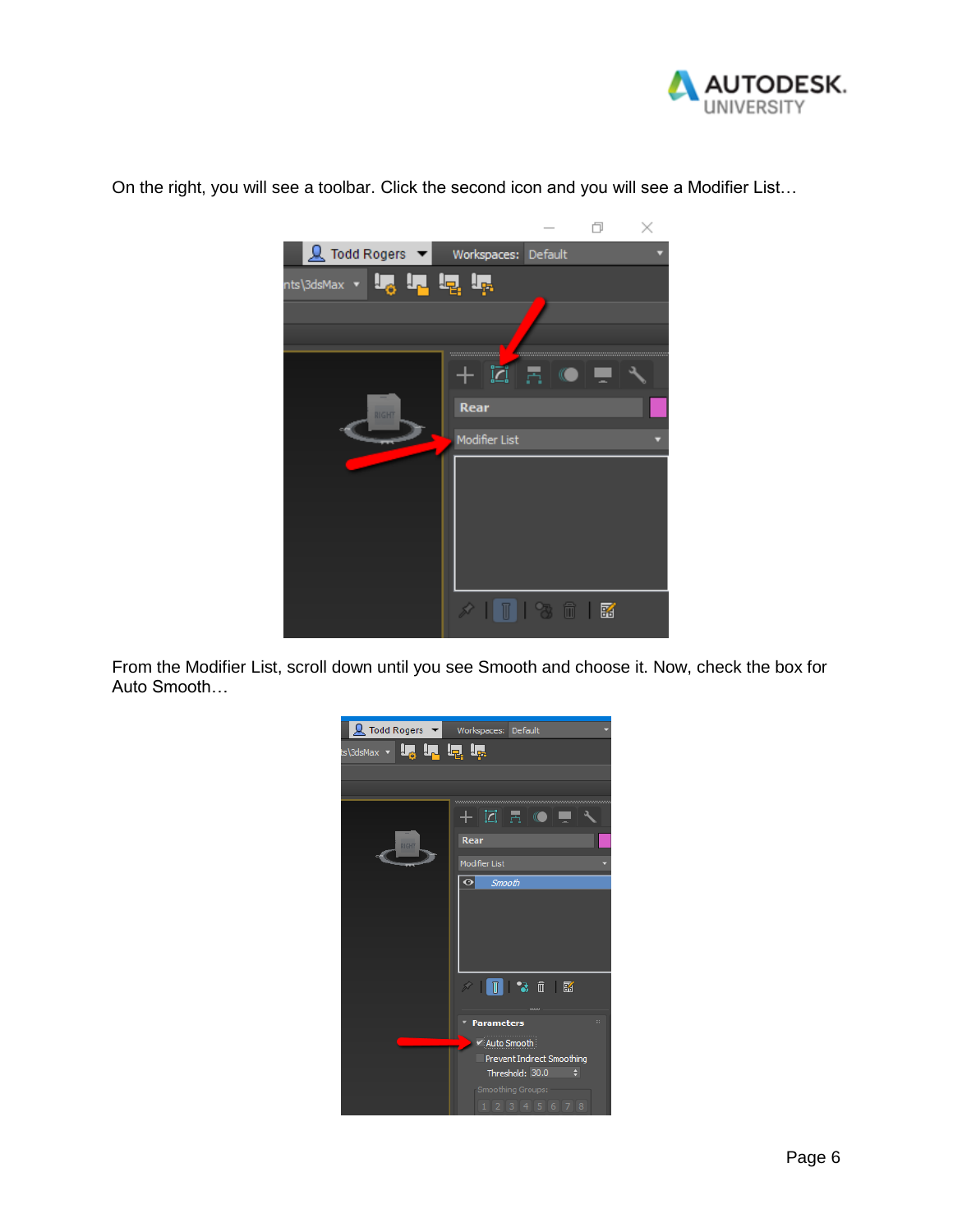

Now we will position the gizmo for our pivot point. This point will be the point of rotation. Make sure you have the object selected, and in the toolbar, select the Snaps toggle…

|      |                  |          |       | 3 Untitled - Autodesk 3ds Max 2019 - Not for Resale |        |                     |           |               |           |                   |                                                  |
|------|------------------|----------|-------|-----------------------------------------------------|--------|---------------------|-----------|---------------|-----------|-------------------|--------------------------------------------------|
| File | Edit             | Tools    | Group | <b>Views</b>                                        | Create | Modifiers           | Animation | Graph Editors | Renderina | <b>Civil View</b> | Customize                                        |
|      |                  |          |       |                                                     |        |                     | ▁▉▜░░▓▓░  |               | V Q P N   |                   | $\pm \blacksquare$ 3 $\mathtt{K}$ % $\mathtt{G}$ |
|      | <b>Modeling</b>  | Freeform |       | <b>Selection</b>                                    |        | <b>Object Paint</b> | Populate  | • ھ           |           |                   |                                                  |
|      | Polygon Modeling |          |       |                                                     |        |                     |           |               |           |                   |                                                  |
|      |                  |          |       | [+][Perspective][Standard][Default Shading]         |        |                     |           |               |           |                   |                                                  |

Now, right-click on the Snaps toggle. In this dialog box, make sure the ONLY boxes checked are Pivot and Vertex…

| <b>Grid and Snap Settings</b>                                                         |                                                                                                                   |
|---------------------------------------------------------------------------------------|-------------------------------------------------------------------------------------------------------------------|
| Home Grid<br><b>Snaps</b><br>Options                                                  | <b>User Grids</b>                                                                                                 |
| Standard                                                                              | Override OFF                                                                                                      |
| <b>Grid Points</b><br>$\vee$ Pivot<br>Perpendicular<br>Vertex<br>Edge/Segment<br>Face | ㅁ<br><b>Grid Lines</b><br>53<br><b>Bounding Box</b><br>Tangent<br>∩<br>Endpoint<br>Midpoint<br><b>Center Face</b> |
|                                                                                       |                                                                                                                   |

Close the dialog box. Click on the Move button in the ribbon. The gizmo will appear on or near your selected object.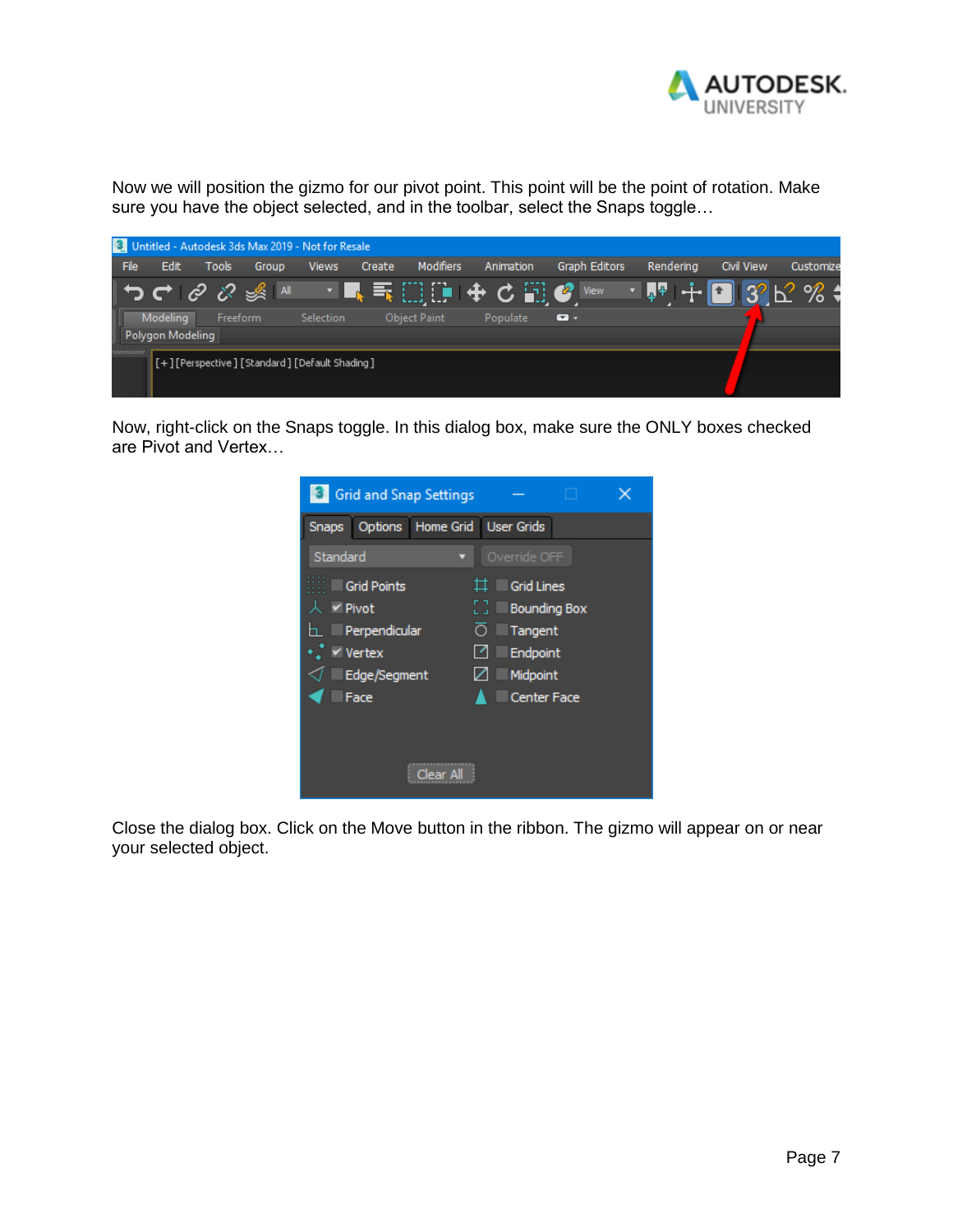

You don't want to move the whole object, only the gizmo. So, over to your right, click on the third icon and toggle on Affect Pivot Only…



With the gizmo not able to move and snap to your object, move it to a pivotal point that will make it spin at the correct axis. To check this, untoggled the Affect Pivot Only, and press the E key on the keyboard. This will show the rotate command. The rotate command can rotate along all the axes. Grab the outer "ring" and rotate it…

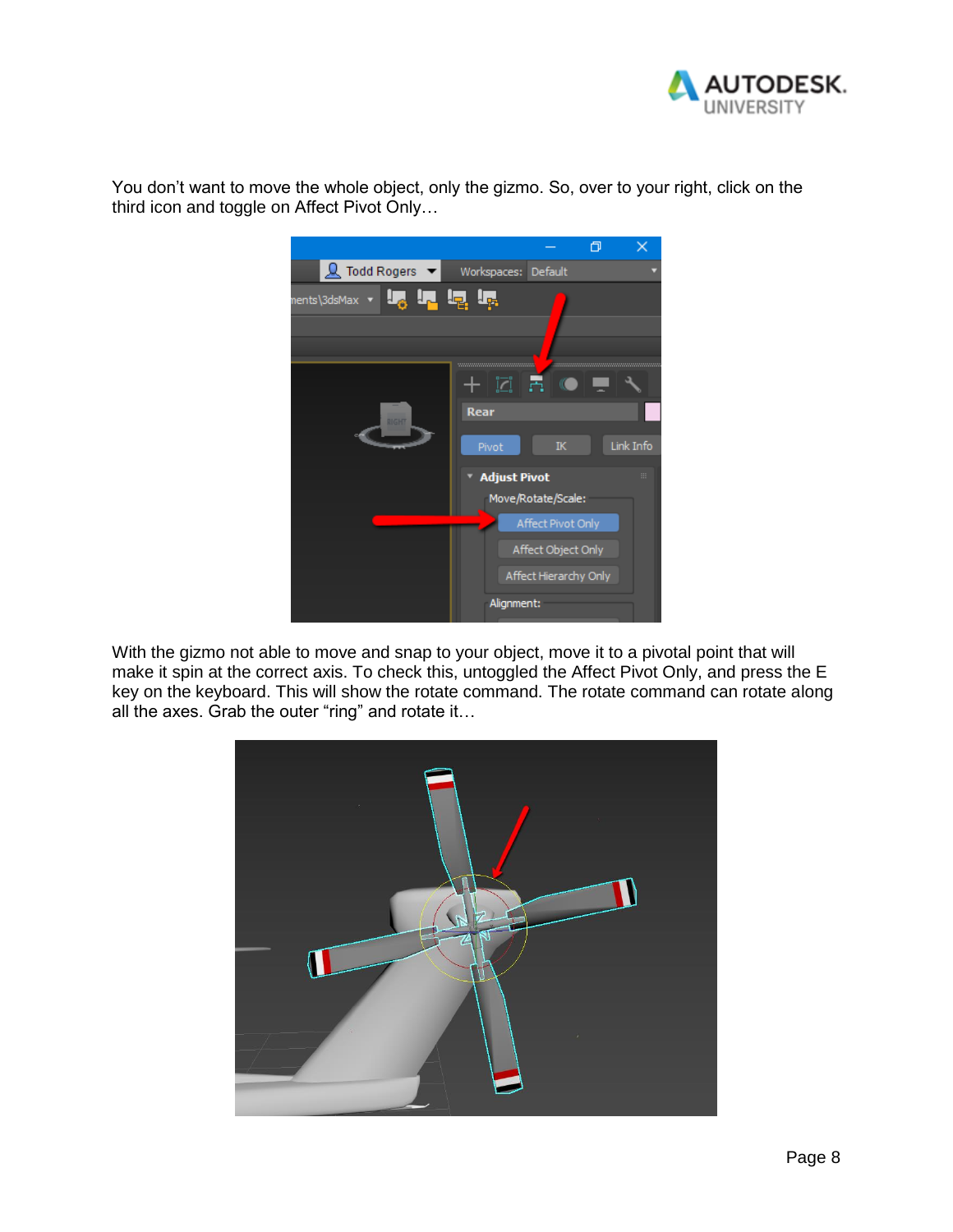

If you are satisfied with how it rotates, then we can add the animation to it. If you are not satisfied with it, tweak it until you are.

Take the scrubber bar (0 / 100) and move it all the way to the right. It should now read 100 / 100…



Now, toggle on the Auto Key button. Make sure your object is selected, and press E on the keyboard to activate the rotate command. Grab the yellow ring and move your cursor until it reads 360 or more…

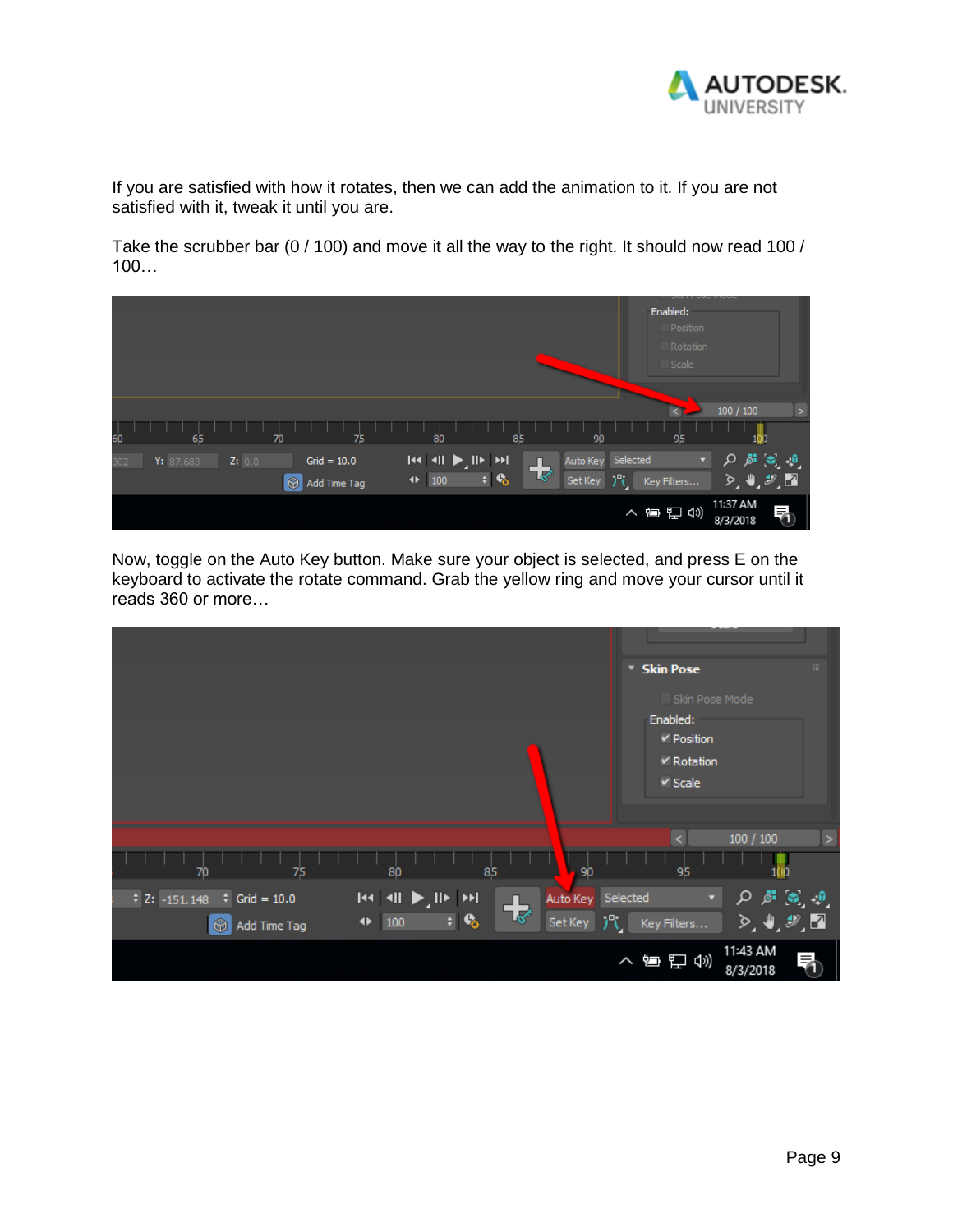



Now click the Play button and see if it looks like it's rotating correctly…



Notice how when it's in "play" mode, that it starts off fine, then it slows down, then speeds up, then slows down. This is not how you want it to look. So, to fix this, right-click on the object and choose Curve Editor. A new dialog box appears.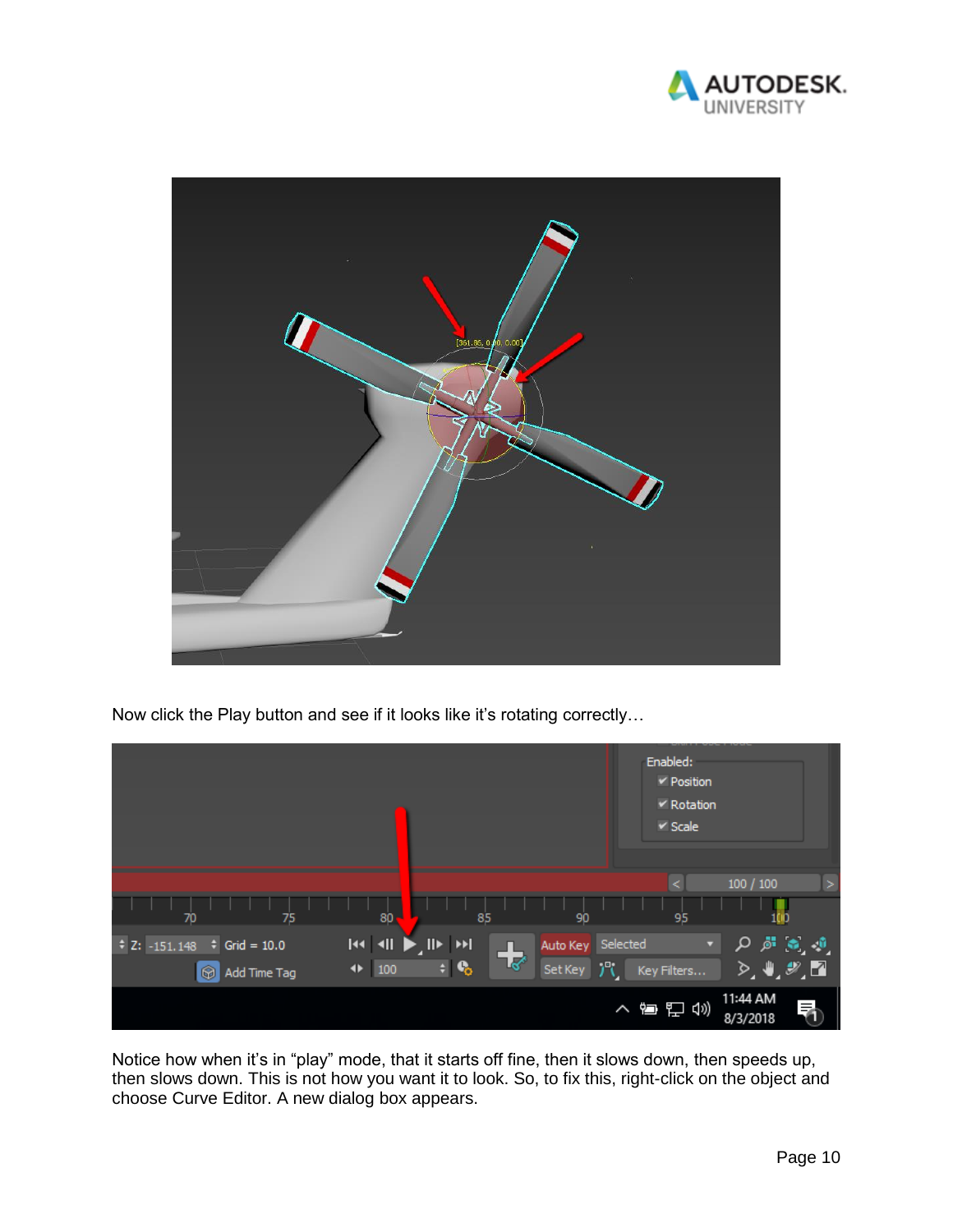

In this dialog box, you will see a curved line. This is why it's speeding up and slowing down. With your cursor, window in the curve and select Set Tangents to Linear...



Close the dialog box. Now, click the play button. You will notice a nice, smooth animation that is continuous.

Continue with the model and do the main propeller of the helicopter. Don't forget to toggle OFF the Auto Key while you're working on the other propeller. Follow the same steps as above. Once done, they will both be animated.

### **Export Out to a Collada File for Use in InfraWorks**

Now that you are finished animating the object, click on File>Export>Export. Select a destination for your file and give it a name. For the Save as type, choose Autodesk Collada (\*.DAE), then click Save.

In the Export dialog box, Expand Include, then Expand Animation, then Bake Animation. Make sure you check the box to Bake Animation. Click OK. You will see a dialog box with multiple warnings and errors. Disregard them and click OK. Close 3ds Max. You can choose to save your work, or not. It does not matter because we have already exported out our file.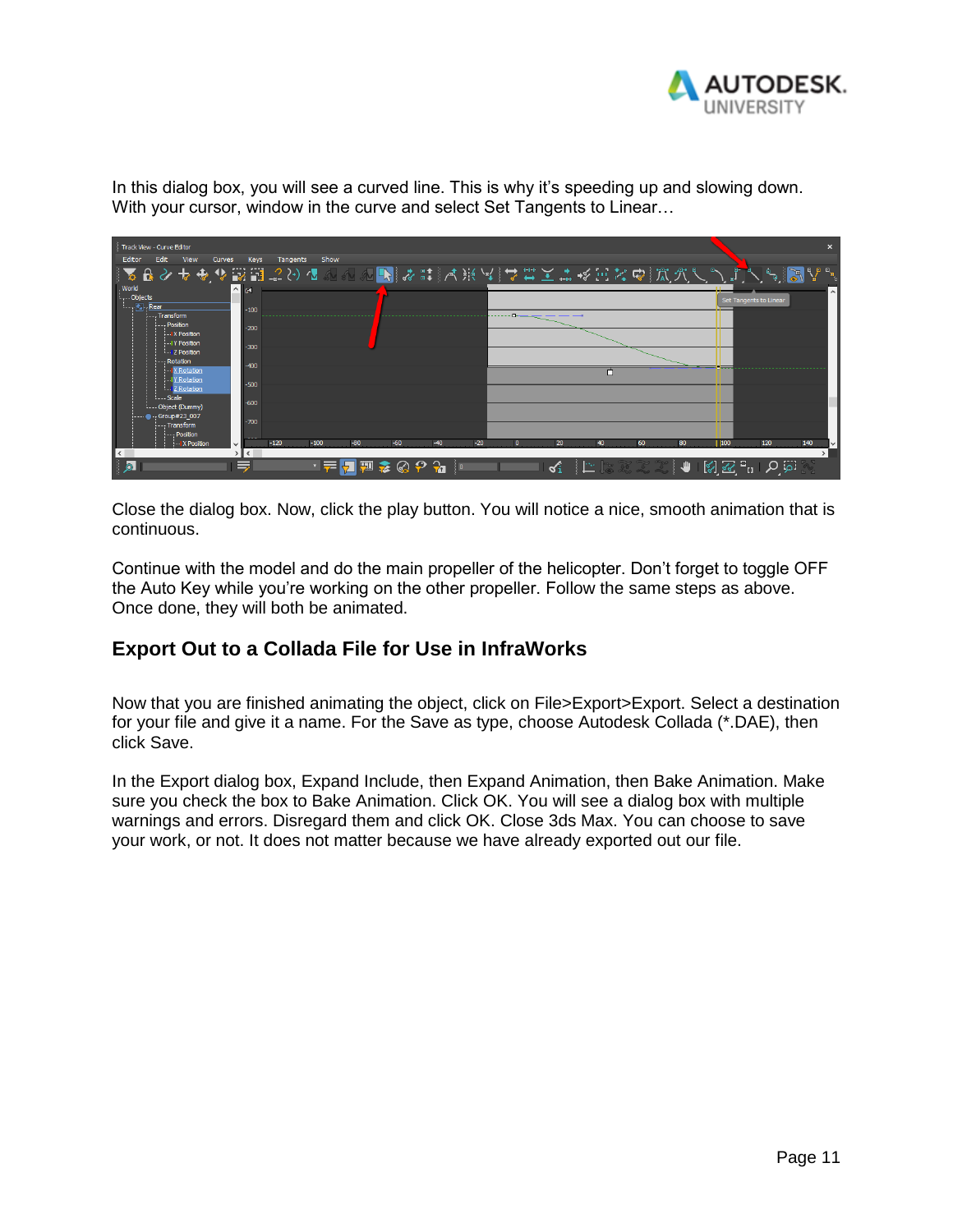

### **Attaching Model in InfraWorks**

Open InfraWorks.

In the Data Sources, you're going to choose 3D Model.

|                                             |              |               | ப                                                    |   |
|---------------------------------------------|--------------|---------------|------------------------------------------------------|---|
| <b>DATA SOURCES</b>                         |              |               |                                                      | в |
| Feature Type ▼<br>Group by:<br>Show:<br>All |              |               |                                                      |   |
|                                             |              |               |                                                      |   |
| Q.<br>3D Model                              | rce Type     | <b>Status</b> | Date Loaded                                          |   |
| [1] AutoCAD Civil 3D DWG                    |              |               |                                                      |   |
| [1] AutoCAD DWG (3D Objects)                | Model        |               | Imported Mon Jun 6 2016                              |   |
| 4 AutoCAD DWG as 2D Overlay                 | Model        |               | Imported Tue Jul 26 2016                             |   |
| (1) Autodesk IMX                            | tor          |               | Imported Fri Jun 12 2015                             |   |
| (1) Autodesk Revit                          |              |               |                                                      |   |
| (1) CityGML                                 | ter          |               | Imported Wed May 11 2016                             |   |
| <b>In DGN 3D Model</b>                      |              |               |                                                      |   |
|                                             | <b>BDDwg</b> |               | Imported Fri Jul 15 2016<br>Imported Fri Jun 12 2015 |   |
| (1) IFC                                     | tor          |               |                                                      |   |
| [1] LandXML                                 | ter          |               | Imported Fri Jun 12 2015                             |   |
| <b>Q.</b> Point Cloud                       | <b>BDDwg</b> |               | Imported Fri Jul 15 2016                             |   |
| [1] Raster                                  |              |               |                                                      |   |
| (L) SDF                                     | tor          |               | Imported Fri Jun 12 2015                             |   |
| (L) SHP                                     | tor          |               | Imported Fri Jun 12 2015                             |   |
|                                             | tor          |               | Imported Fri Jun 12 2015                             |   |
| <b>Q.</b> SQLite                            |              |               |                                                      |   |
| (1) SketchUp                                |              |               |                                                      |   |
|                                             |              |               |                                                      |   |
|                                             |              |               |                                                      |   |

Browse to your collada file. Once it shows up in the list, double-click on it to configure it.

For the type, select City Furniture. Then select Interactive Placing. Pick a location in your InfraWorks model to place the helicopter. Double-click to place it. Now click Close & Refresh...